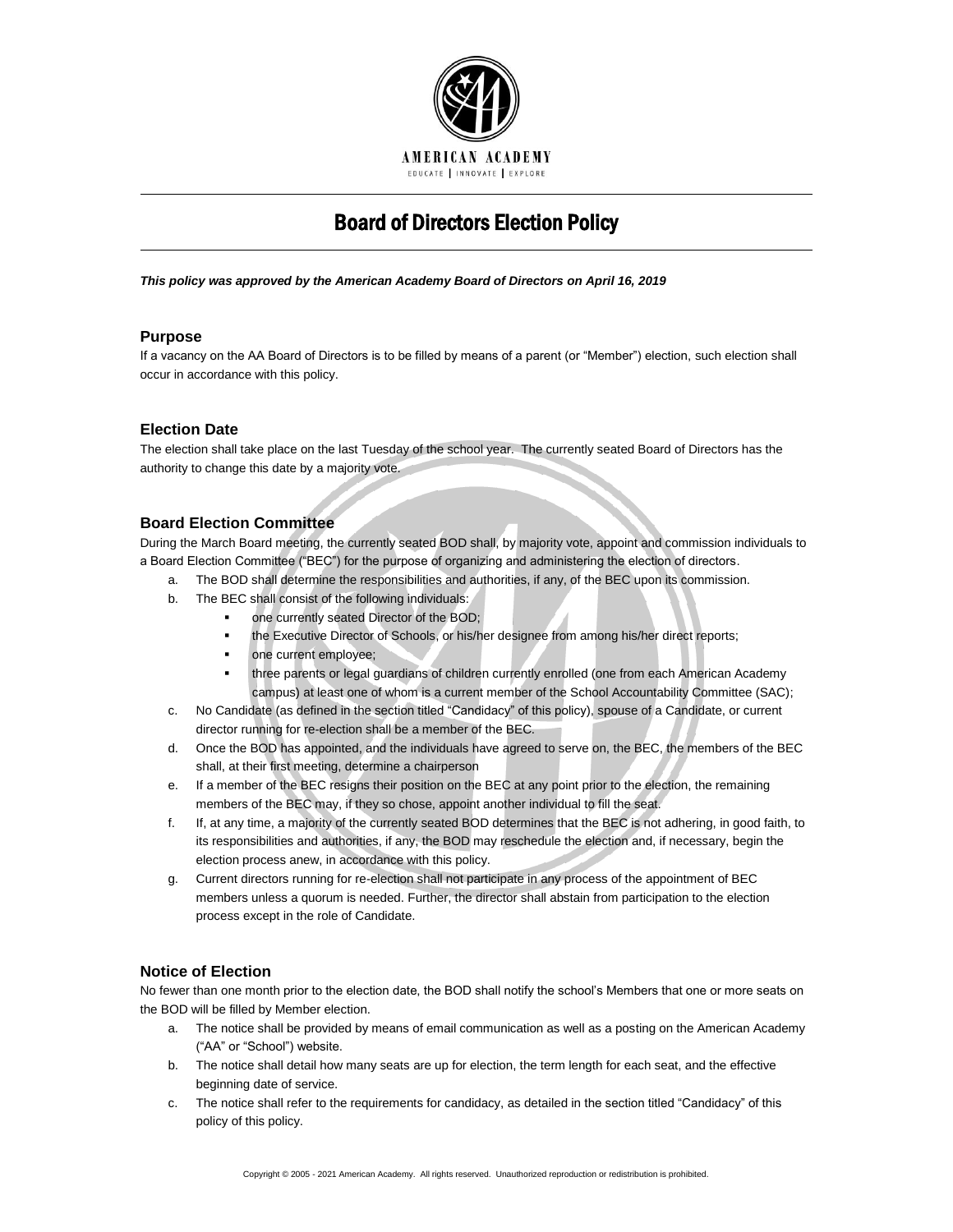- d. The notice shall provide a statement that candidates must sign a "Candidate Intent & Acknowledgement" form prior to the election.
- e. The notice shall provide contact information for the BEC and a deadline by which individuals must submit their interest in candidacy.

## **Candidacy**

The BOD shall notify the school's Members that one or more seats on the BOD will be filled by Member election and communicate the requirements to become a candidate.

- a. A candidate must meet the requirements specified in section 3.2 of the **[American Academy Bylaws](http://www.americanacademyk8.org/AADocumentServer/BOD/BODPolicies/AABylaws.pdf)**.
- b. A candidate must submit a letter of interest, accompanied by an abbreviated resume, to the BEC no later than the deadline specified by the BEC.
- c. Any candidate who meets the requirements must submit, to the BEC, a signed **[Candidate Intent &](http://www.americanacademyk8.org/aastaffhome/bod/forms/BOD/BoardMemberCandidateIntentAcknwlgmt.pdf)  [Acknowledgement](http://www.americanacademyk8.org/aastaffhome/bod/forms/BOD/BoardMemberCandidateIntentAcknwlgmt.pdf)** form prior to the election.
- d. If a candidate fails to provide the necessary documentation to the BEC by the appropriate deadlines, the BEC may, at its majority discretion, disqualify the candidate from the election.
- e. A copy of the "Board Member Statement of Agreement" shall be made available for review by candidates.

### **Campaigning for Election or Re-Election to the BOD**

- a. The BEC shall publish, to the Members, a list of candidates and their abbreviated resumes no later than 10 business days prior to the election.
- b. The BEC may, at its sole discretion, arrange at least one opportunity for the public to meet with the candidate(s), at which time questions may be asked of the candidate(s)
- c. Candidates will not be permitted to campaign on School property, or by use of School data other than as prescribed in this section of this policy. Any candidate who campaigns or solicits votes by any other method is subject to disqualification in the election, at the discretion of the BEC.

#### **Eligible Voters**

Eligible voters are those Members as defined by the AA Bylaws. Each eligible voter is allowed one vote per vacant seat on the BOD. No votes shall be counted from any Member who casts more votes than there are available seats.

#### **Election Process**

- a. The BEC shall make available to the Members an electronic "ballot" for casting their vote(s) for each seat available in the election.
	- i. The method shall be tested prior to the election date.
	- ii. Open Election Hours: Members shall have access to the electronic ballot for a minimum of 24 hours prior to 11:59pm (MST) on the date of the election. The election shall close at 11:59pm on the election date. Any vote cast prior to, or after, the Open Election will not be counted.
- b. The BEC shall communicate to the Members the process(es), date(s) and time(s) by which Members may vote, as follows:
	- At least two times within the 30 days prior to the election date; and
	- At least one time within the 24 hours prior to the election date.
- c. Each ballot, whether electronic or paper, shall clearly state the number of open seats available. Each ballot shall list all eligible candidates who have met all requirements in this policy.
- d. Disqualified votes: Absentee votes will not be counted. Proxy votes will not be counted. No votes shall be counted from any Member who casts more votes than there are available seats. Any vote cast prior to, or after, the election hours and/or date(s) will not be counted.
- e. All votes shall be secret unless all candidates agree to forego secrecy.
- f. The Members' vote(s) shall be collected in confidence by members of the BEC, and no one else.

Board of Directors Election Policy, Approved April 16, 2019